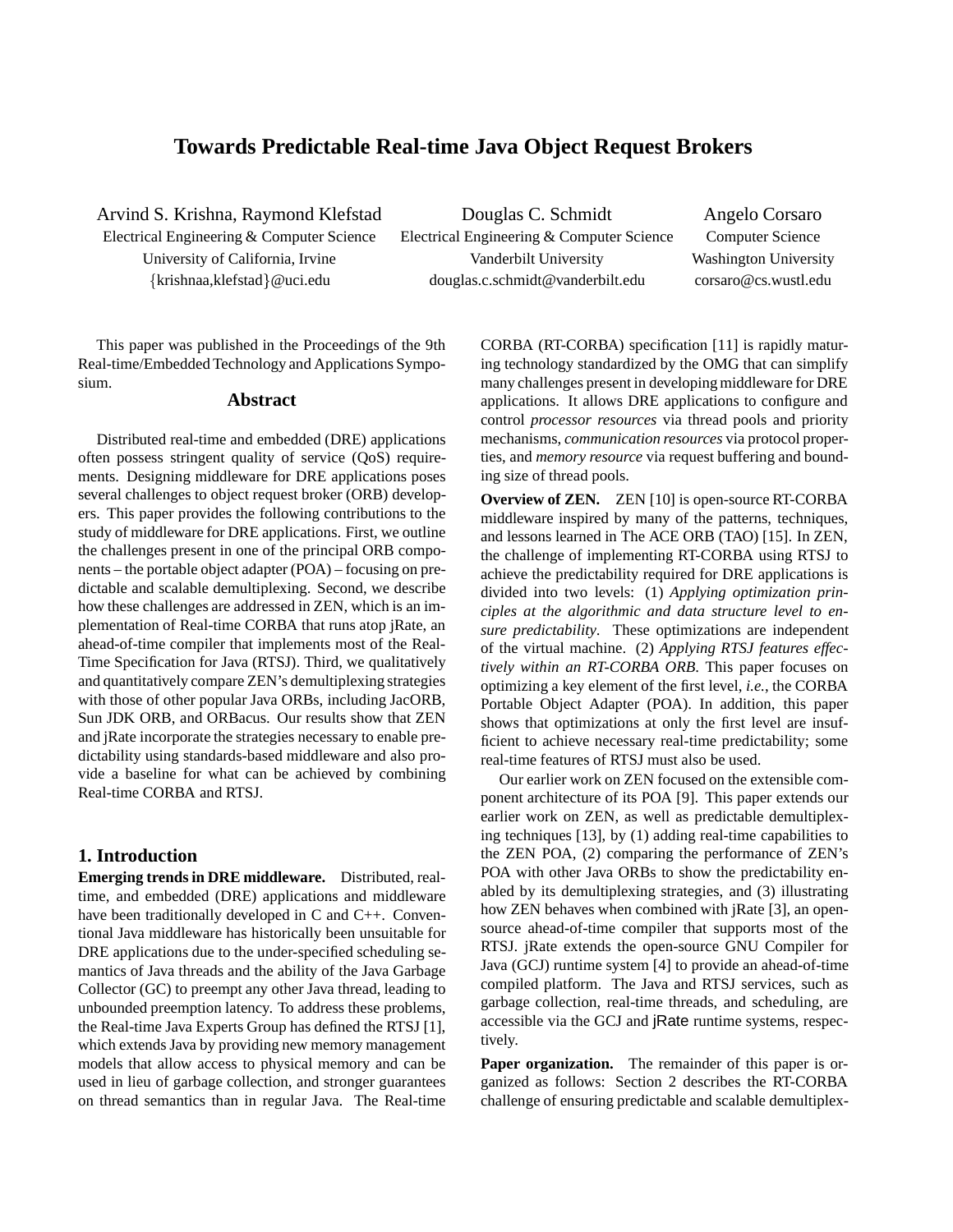ing and explains optimizations applied in ZEN to addresses these challenges; Section 3 qualitatively and quantitatively compares the optimizations in ZEN with those in other popular Java ORBs; Section 4 compares our research on ZEN with related work; and Section 5 presents concluding remarks.

## **2. Optimizing Demultiplexing Predictability and Scalability**

The POA is the CORBA component that enables server developers to manage object implementations (known as "servants") portably across ORB implementations [7]. Although the POA provides many powerful and flexible features, its richness complicates the request demultiplexing path through a real-time server ORB. Naive implementations of POA request demultiplexing can increase nondeterminism and priority inversions [13], which are problematic for DRE applications. This section therefore describes solutions to key challenges in optimizing POA implementations to support real-time features. We focus on achieving predictability in ZEN, through scalable and predictable demultiplexing strategies. Section 3 then quantitatively and qualitatively compares the approaches used in ZEN with those in other Java ORBs.

**Context.** A CORBA-compliant ORB endsystem must perform the demultiplexing steps shown in Figure 1 and described below:

 **(Steps 1-2) OS kernel demultiplexing.** The OS protocol stack demultiplexes the request from the network interface through the data link, network, and transport layers, and up to the user/kernel boundary. It is here that the data is passed to the ORB core running in a server process.

 **(Steps 3-4) ORB demultiplexing.** The ORB core uses the addressing information in an object key of the client request to locate the appropriate POA. Since a POA hierarchy may be nested, locating the POA that contains the servant can involve several demultiplexing steps. The target POA then uses the *object id*, which is part of the *object key*, to locate the associated servant.

 **(Steps 5-6) Operation demultiplexing.** The POA uses the operation name to locate the appropriate IDL skeleton, which (1) demarshals the request for the operation parameters, and (2) performs the upcall to the method implementing the object's operations.

**Problem.** Conventional ORBs spend a significant – and unpredictable – amount of the total server time demultiplexing requests [5]. Request demultiplexing becomes unpredictable because of these three server properties: 1) the POA hierarchy can have any number of levels, 2) an individual POA may have a large number of servants to manage, and 3) each servant may have a large number of operations



**Figure 1. Demultiplexing Steps in CORBA Request Processing**

as defined by their IDL interface. A naive demultiplexing implementation of the layered steps shown in Figure 1 may cause a variable number of iterations over the POA hierarchy to locate the POA, locate the servant, and then locate the appropriate method to perform the upcall. Since predictable and scalable demultiplexing is necessary for real-time applications that possess stringent QoS guarantees, the algorithm used to locate a specific method in a specific servant within a specific POA must be predictable and efficient.

An additional problem, in a layered demultiplexing implementation, is that servant-level QoS information is not available to the lower layers present in an ORB endsystem. An object adapter demultiplexing requests in FIFO order can inadvertently allow higher priority requests to wait while lower priority requests are serviced.

Solution  $\rightarrow$  Active demultiplexing with perfect hash**ing.** A variety of strategies can be applied to implement demultiplexing in an ORB, including linear search, binary search, perfect hashing [14], and active demultiplexing [5]. A comprehensive discussion of the implementation and measurements of each of these strategies used in TAO can be found in [6]. Building on these strategies, we outline below good solutions for ORB request demultiplexing, referencing the steps shown in Figure 1:

• **(Step 3)**  $\rightarrow$  **Active demultiplexing.** The number of POAs in a CORBA server application can change with time, since POAs can be activated/deactivated dynamically. An efficient way to find the POA corresponding to a request is to apply an *active demultiplexing* strategy, which uses the POA ID stored in a request's object key to index directly into a table managed by the object adapter. The index itself is encoded into the object key as an *asynchronous completion token* (ACT) [16] and then passed to clients as part of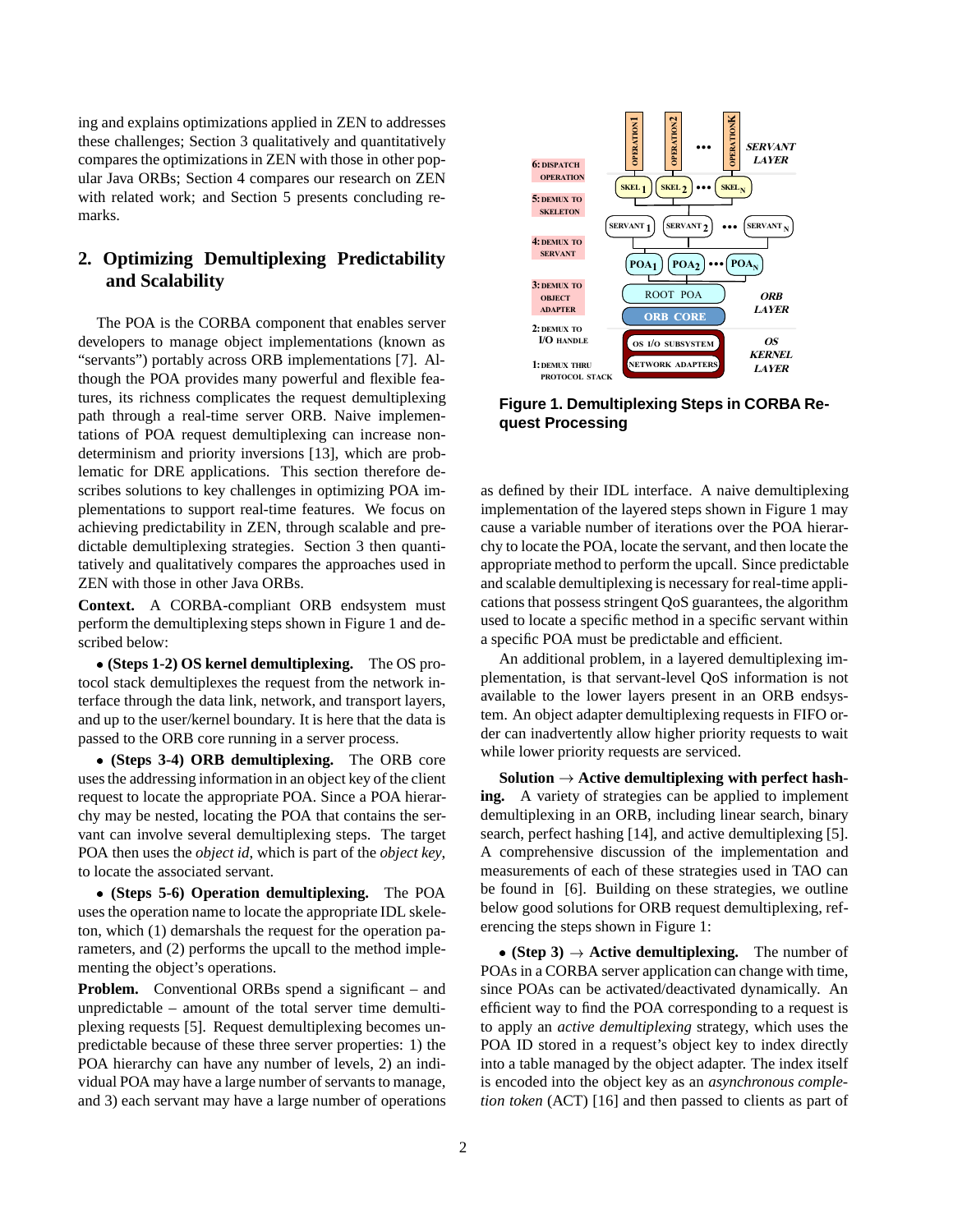the object reference. When a server ORB receives a request from a client, the ORB uses the ACT encoded in the object key to access the corresponding POA in a single  $O(1)$  table lookup.

• **(Step 4)**  $\rightarrow$  **Active demultiplexing.** Servants within a POA can also be activated/deactivated dynamically. As with POA lookup, active demultiplexing can be used to locate a servant efficiently. In this case, the object id stored within the object key can be used as an ACT to index directly into a table managed by its enclosing POA. A POA servicing a client request uses the ACT to locate the servant in a single  $O(1)$  table lookup.

•  $(\text{Step 5}) \rightarrow \text{Perfect hashing.}$  Unlike POAs and servants, the names of operations in the IDL interface are known *a priori* and do not change dynamically. A perfect hash function [14] can therefore be computed by the IDL compiler. A demultiplexing strategy based on perfect hashing executes in constant time and space, regardless of the number of operations in an IDL interface.

ZEN implements the optimal active demultiplexing and perfect hashing strategies discussed above. Not only are these strategies optimal, they are also compliant with the CORBA specification. Section 3 presents a qualitative and quantitative comparison of ZEN's demultiplexing strategies with those of other popular Java ORBs.

## **3. Comparing ZEN's Demultiplexing Strategies with Other CORBA ORBs**

This section quantitatively and qualitatively compares the approaches used in ZEN for the ORB-level demultiplexing (steps 3–5 in Figure 1) with those in other ORBs, including JacORB [2], the Sun JDK 1.4.1 ORB [17], and ORBacus [12]. Although each ORB supports a variety of options, we make the following assumptions for this analysis:

- 1. The child POAs have the same policies as the Root POA.
- 2. Portable interceptors are not considered in request processing.
- 3. The sequence of steps analyzed is for a remote client request, not a collocated request.
- 4. All POAs are created during initialization. The complexity of dynamic activations of POAs using adapter activators is not considered.
- 5. Servants are normal CORBA servants that inherit from org.omg.PortableServer.Servant. We do not consider DII and DSI.
- 6. No proprietary policies are used in the ORBs.

These assumptions are representative of the way in which DRE applications commonly apply ORB middleware.

In addition to the qualitative comparisons, we also present experimental results of quantitative comparisons of POA-related demultiplexing. In these experiments, a single-threaded client issues IDL operations at the fastest possible rate using a flooding model. For each client request, high-resolution timers used within the ORB measure the *dispatch time*, which is the request processing time starting when the appropriate POA was found until the the request was delivered to the servant. We present a two-fold predictability analysis using the results obtained as follows:

 **Inter-ORB analysis,** where we compare ZEN's demultiplexing schemes with those of the other three ORBs. These measurements were performed on a dual-CPU Intel Xeon 1,700 Mhz processor with 1GB of main memory. All tests were conducted on JVM version 1.4.0 running on Linux OS 2.4.18. ZEN version 0.8, JacORB version 1.4.1, the Sun ORB in J2SE<sup>TM</sup> v1.4.1 01, and ORBacus version 4.1.2 were used for the experiments. For each condition, 5,000 samples were collected. To minimize the number of GC runs during ORB execution, the initial heap size of the Java Virtual Machine (JVM) was set to 600M using the -Xms option, and the maximum heap size was set to 800M using the -Xmx option.

 **jRate analysis,** where we compare the improvement in predictability by compiling ZEN using jRate [3], an aheadof-time compiler that supports most of the RTSJ. These experiments show that combining jRate and ZEN's demultiplexing strategies can enhance the the predictability of middleware for DRE applications. Experiments were performed on an Intel Pentium III 864 Mhz processor with 256 MB of main memory. For these experiments, ZEN was compiled using the GNU gcj [4] compiler version 3.2.1 and executed using jRate 0.3a on Linux 2.4.7-timesys-3.1.214 kernel.

#### **3.1. POA Demultiplexing Comparisons**

Both JacORB and the Sun ORB use a *linear search* strategy, *i.e.*, iterate through each layer in the POA hierarchy to find the target POA. Each POA, in both the ORBs, is associated with a POA id, which is initialized to the complete POA path name starting from the RootPOA. This POA id is encoded in the object key portion of all CORBA objects. After receiving a client request, the POA id is demarshaled and parsed to obtain the names of the intermediate POAs between the Root and the target POA. A sequential traversal of the POA hierarchy starting at the Root POA leads to the target POA being found. Since JacORB and Sun ORB's POAs use a linear search algorithm, their demultiplexing incurs a worst case time bound of  $O(n)$ . This strategy is non-scalable and unpredictable for DRE applications when the depth of the POA hierarchy is not known *a priori*.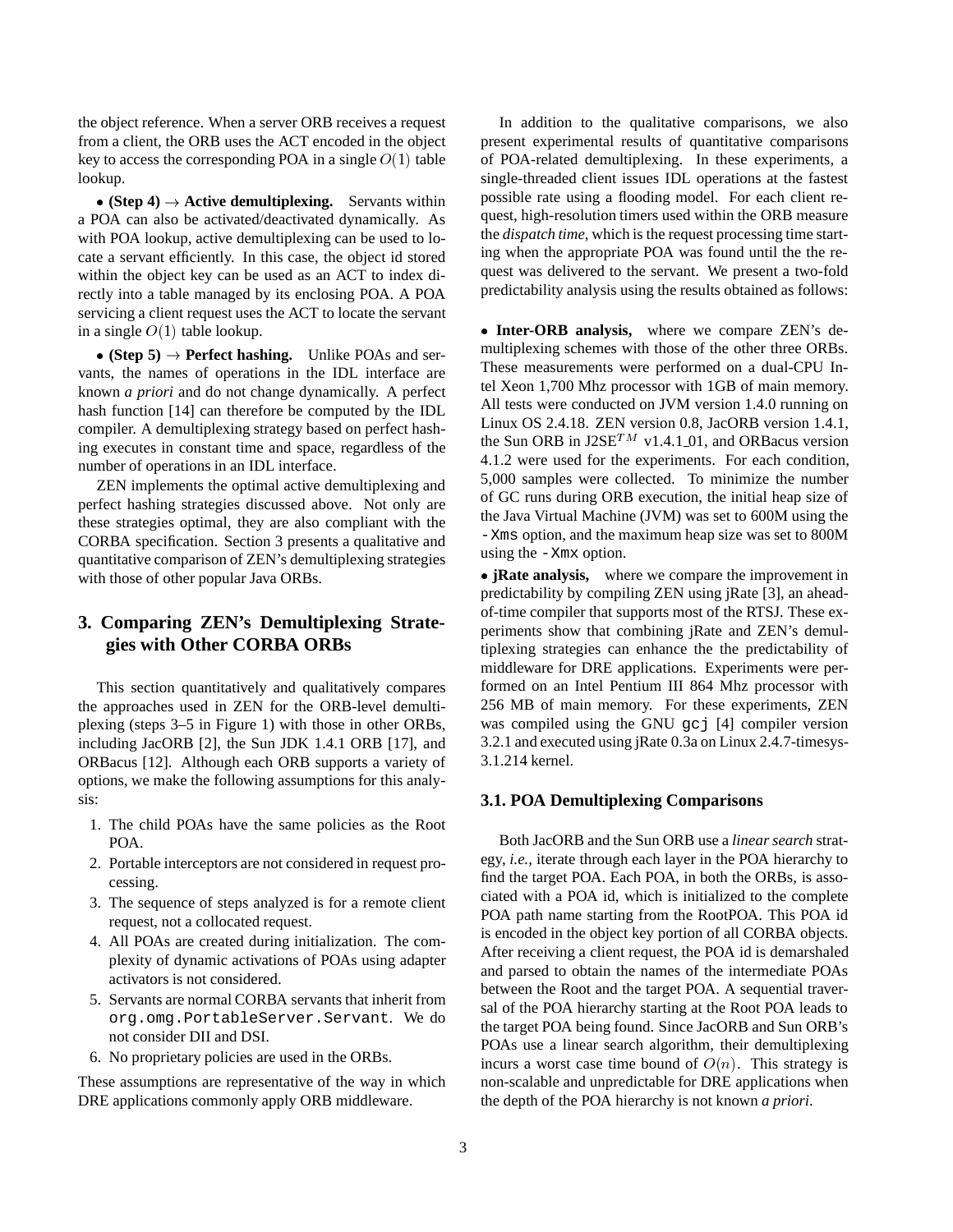In ORBacus, every POA created is registered with two entities: 1) its POA Manager and 2) the POALocator class. Both the entities use *dynamic hashing, i.e.*, java.util. Hashtable, to associate the POA id with the corresponding POA reference. During object creation, the POA id is embedded in the object key portion of the CORBA object. On receipt of a client request, the POA id present in the request is demarshalled. The internal hashtable is consulted to locate the target POA. ORBacus's use of dynamic hashing provides  $O(1)$  lookup time only when there are no collisions; performance degrades as the number of collisions increase. The number of collisions can be controlled to a certain extent by setting the java.util.Hashtable load factor, though this strategy also increases the amount of space used by the hashtable, which may not be appropriate for DRE applications where both predictability and memory footprint are important.

In ZEN, we use active demultiplexing. With active demultiplexing, the overhead of Java's hashtable and automatic hashtable resizing is eliminated. The POAServerRequestHandler class maintains an ActiveDemuxPOATable. Every POA created in ZEN registers with the POAServerRequestHandler. During this registration, the ActiveDemuxPOATable.bind() operation is invoked to create an entry in the table for the POA.



**Figure 2. POA Demux: Static Structure**



**Figure 3. POA Demux: Sequence Diagram**

Figure 2 shows the class diagram, and Figure 3 shows the sequence of steps leading to the creation of an entry for the POA in ZEN's demultiplexing table. When an object is externalized (*e.g.*, via the ORB::object\_to\_string() operation), the index into the POA demultiplexing table is added to the object key as a hint. Any request for this object then contains this index in its object key portion. The POASeverRequestHandler uses this information to locate the POA that services the request in a single  $O(1)$ table lookup.

**Empirical results: Inter-ORB analysis.** For each of the four Java ORBs (ORBacus, JacORB, Sun, and ZEN), we measured the POA demultiplexing time as the depth of the POA hierarchy was varied. POA hierarchy depth was varied from 1 to 150 in increments of 25, for a total of 7 conditions. For each condition, the time to reach the leaf POA was measured. Four different dependent measures of demultiplexing time were analyzed: 1) latency for the average case; 2) latency for the 99% case; 3) latency for the worst case; and 4) dispersion (standard deviation). A sample size of 5,000 data points was used for each condition.

 **Average measures.** Figure 4 illustrates that ZEN's active demultiplexing is highly efficient; the average latency is  $\sim$ 8 $\mu$ secs. Furthermore, ZEN's performance is scalable; average latency remains invariant across all conditions of hierarchy levels. In contrast, the performance of dynamic



**Figure 4. POA Demux Analysis**

hashing (ORBacus) degrades rapidly as the nesting of the POA hierarchy increases and number of collisions in the hashtable increase. Moreover, linear search (Sun ORB and JacORB) degrades rapidly with increase in depth of POA hierarchy.

 **Dispersion measures.** ZEN's performance shows high predictability; the dispersion in ZEN is smaller than that of other ORBs. Furthermore, the dispersion for ZEN is independent of POA hierarchy depth. Conversely, the dispersions for ORBacus, Sun ORB, and JacORB increase with the depth of the POA hierarchy, indicating a reduction in predictability with the depth of hierarchy.

 **Worst Case Measures.** The 99% bounds for all ORBs follow a trend similar to that of their average cases. ZEN's bound is smaller than those of the other three ORBs and does not vary with the depth of POA hierarchy. Similarly, the worst case measures for ZEN are smaller than those of the other ORBs. In contrast to the 99% bound, which is close to the average case, the worst case measures are high. The high maximum (max) values correlate with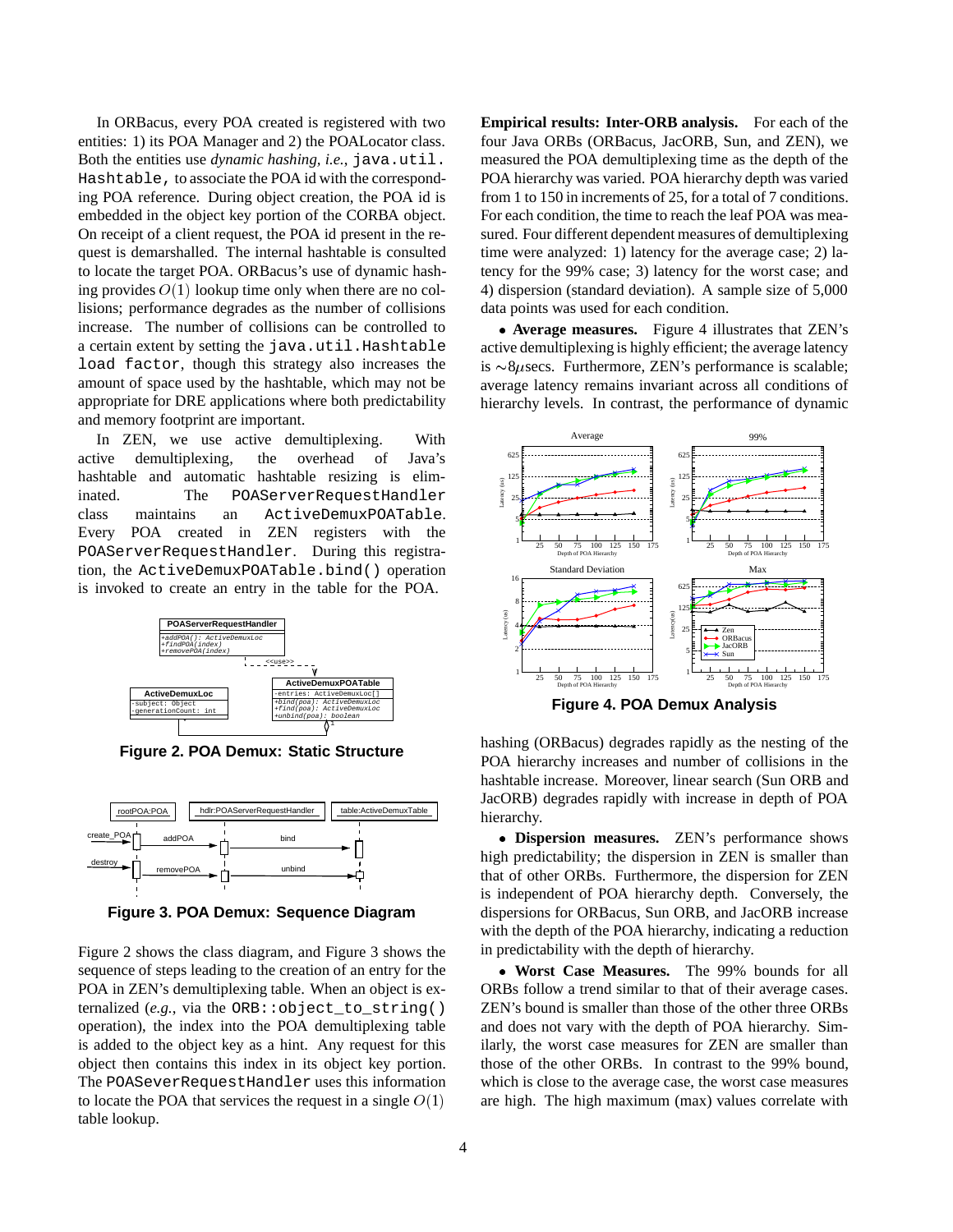the GC in Java. Table 1 shows that the more the GC runs, the worse performance becomes (*e.g.*, Sun ORB's GC runs 54 times, whereas ZEN's GC runs 10 times). A second

| <b>ORB</b>     | <b>GC</b> runs | Avg Mem Collected/run | Avg Time/run |
|----------------|----------------|-----------------------|--------------|
| <b>ZEN</b>     | 10             | 609728K               | 2.67000ms    |
| <b>ORBacus</b> | 26             | 609728K               | 2.74590ms    |
| <b>JacORB</b>  | 34             | 609728K               | 2.82470ms    |
| Sun            | 54             | 609728K               | 2.16120ms    |

**Table 1. GC Stats:POA Hierarchy depth=150**

factor is the use of JDK 1.4, which does not support Realtime Java. Our analysis below shows how the use of jRate alleviates the high worst case values.

**Empirical results: jRate Analysis.** Figure 5 shows that the use of jRate increases the predictability of the demultiplexing strategy used in ZEN. The dispersion when using



**Figure 5. jRate POA Demux Analysis**

jRate is smaller than when using JDK 1.4 by a factor of 5. Similarly, the worst case latencies with jRate are significantly smaller than with JDK 1.4; the worst case latency with jRate is  $\sim 60\mu$ secs, more than a factor of 7 better than  $\sim$ 450  $\mu$ secs with JDK 1.4. Moreover, the average latency with jRate ( $\sim$ 14 $\mu$ secs) is less than with JDK 1.4  $(\sim 20 \mu \text{secs}).$ 

#### **3.2. Servant Demultiplexing Comparisons**

ORBacus, JacORB, and Sun ORB use dynamic hashing for Step 4 of demultiplexing. Every POA in the ORBs is associated with an Active Object Map entity (AOM). The AOM maintains an internal Hashtable<sup>1</sup> of type  $\exists$  ava. util.Hashtable to register the association between the object id of the CORBA object being activated and its corresponding servant. All object references generated by the

<sup>1</sup>In JacORB, using the jacorb.hashtable\_class property, the end user can specify the exact hashtable class to be used.

POA have the object id embedded within the object key. After receiving a client request, the object id embedded within the request is demarshaled. The AOM uses the object id within the client request to consult its internal hashtable to obtain the corresponding servant.

ZEN uses Active Demultiplexing for this stage of demultiplexing. ZEN's RetainStrategy (corresponding to the ACTIVE OBJECT MAP ONLY value of the servant retention policy) maintains an ActiveDemuxServantTable, as shown in Figure 6. ZEN assigns every active object in the POA a location in this table. The POA servant\_to\_reference() and id\_to\_reference() operations assign the servant a slot in the demux table using the internal ZEN bindServant() method. The servant location in the table is added as an ACT to the object key corresponding to the externalized CORBA object. Any client requests for this object thus contain this index in the object key. By using the information identified by the ACT, the servant corresponding to the object key can be found in a single  $O(1)$  table lookup. The POA's deactivate\_object() operation invokes ZEN's internal unbindServant() method on the ActiveDemuxServantTable, which in turn recycles the demultiplexing slots in the table, as shown in Figure 7.



**Figure 6. Servant Demux: Static Structure**



**Figure 7. Servant Demux: Sequence Diagram**

**Empirical results: Inter-ORB analysis.** For each of the four Java ORBs (ORBacus, JacORB, Sun, and ZEN), we measured the servant demultiplexing time as the number of active servants was varied. The number of active servants registered with the POA was varied from 1 to 1,500 in increments of 250, for a total of 7 conditions. For each condition, the time to reach the last servant registered and externalized was measured. The same four dependent measures used in the POA hierarchy tests were used here. A sample size of 5,000 data points was used for each condition.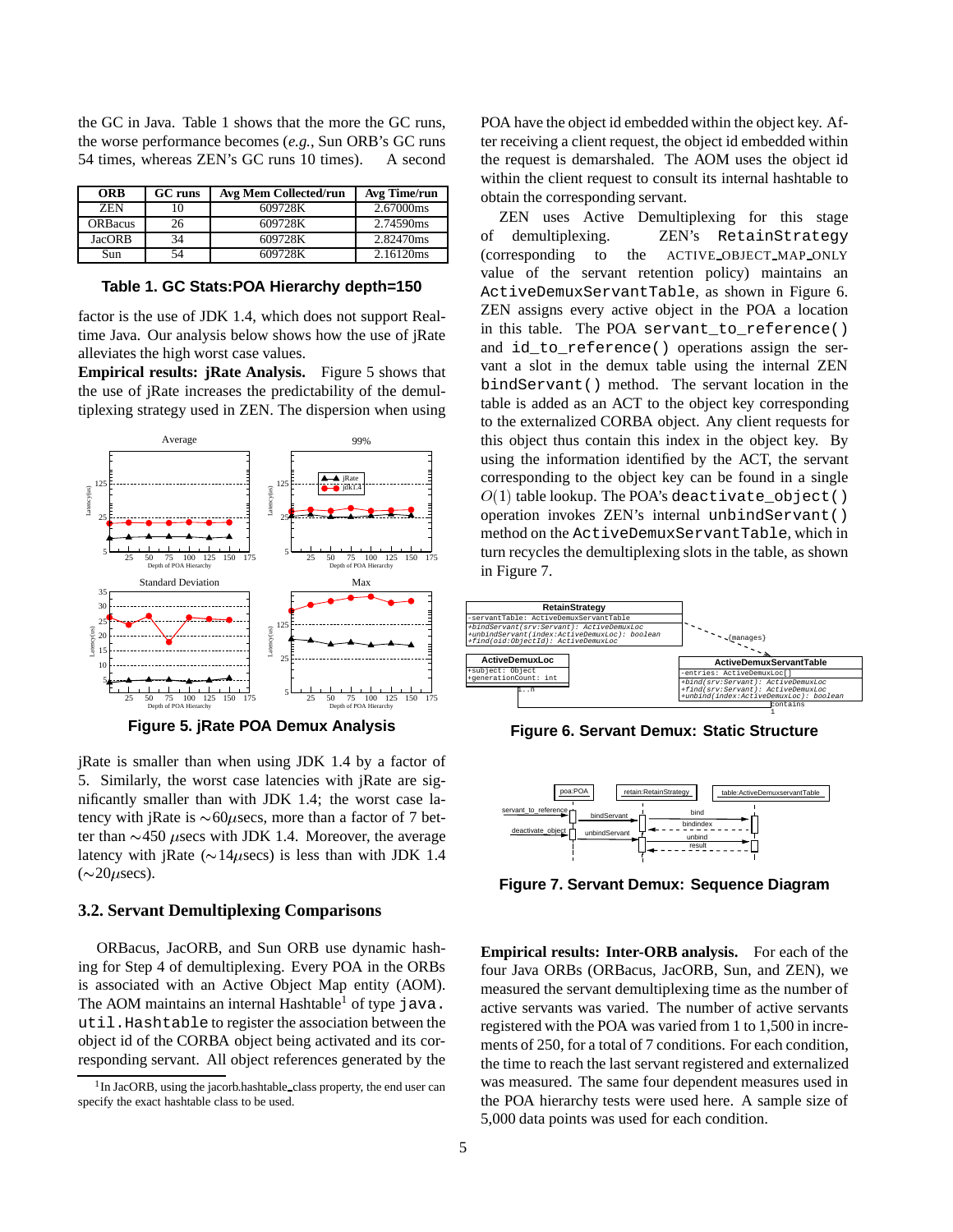**Average measures.** Figure 8 illustrates that ZEN's active demultiplexing is highly efficient; the average latency is  $\sim$ 8  $\mu$ secs. Furthermore, ZEN's performance is independent of the number of active servants. In contrast, the per-



**Figure 8. Servant Demux Analysis**

formance of dynamic hashing used by ORBacus, JacORB, and Sun ORB degrades with the number of servants. Interestingly, the graph reveals that JacORB and ORBacus outperform ZEN for a small number of servants. The reason for this behavior is that after ZEN locates the target servant using the ACT in the object key, a check is necessary to 1) compare generation counts<sup>2</sup> in the object key and in the active demux table to determine if the target servant is the same, and 2) check if the target servant is still active. In the other ORBs, however, deactivation of servants causes entries to be removed from the AOM, thus avoiding these extra comparisons.

 **Dispersion measures.** Figure 8 shows that ZEN's dispersion is generally smaller than that of other ORBs. Further, ZEN's dispersion does not increase reliably with number of active servants. The Max panel reveals that for the condition of 1,000 servants, an anomalous worst case sample measurement at  $112\mu$ secs is responsible for the increase in dispersion. Dispersion is decreased in the other conditions, indicating that the increase did not stem from the increase in the number of servants. Conversely, the dispersions for ORBacus, Sun ORB, and JacORB increase with the number of active servants, indicating decreased predictability with increase in number of servants.

 **Worst Case Measures.** The 99% bound for ZEN is small, very close to its average latency. Unlike the other ORBs, ZEN's 99% bound does not vary with the number of active servants. ZEN's worst case latencies are high, however. Once again, similar to the POA demultiplexing results from Section 3.1, the more frequently the GC runs,

the greater the worst case latencies become. (Table 2 shows that JacORB's GC runs 47 times, whereas ZEN's GC runs 12 times). The high worst case latencies are also due to Sun

| <b>ORB</b>     | <b>GC</b> runs | Avg Mem Collected/run | Avg Time/run |
|----------------|----------------|-----------------------|--------------|
| <b>ZEN</b>     | 12             | 609728K               | 2.4560ms     |
| <b>ORBacus</b> | 29             | 609728K               | 2.7459ms     |
| <b>JacORB</b>  | 47             | 609728K               | 3.8247ms     |
| Sun            | 37             | 609728K               | 2.5612ms     |

**Table 2. GC Stats: Number of Servants=1,500**

JDK 1.4, which does not guarantee real-time behavior. The use of jRate, discussed below, ameliorates this shortcoming. **Empirical results: jRate Analysis.** The results presented in Figure 9 show a pattern similar to the POA demultiplexing results. The use of jRate not only ensures better pre-



**Figure 9. jRate Servant Demux Analysis**

dictability but also leads to a lower latency for this stage of demultiplexing. The dispersion measures indicate that the use of jRate ensures a tighter bound than JDK 1.4; the dispersion with jRate is lower by a factor of 5, and does not vary with number of active servants. Moreover, the worst case results for jRate display a trend similar to the dispersion measures. The maximum worst case measurements for ZEN with JDK 1.4 ( $\sim$ 480 $\mu$ secs) are greater than with jRate  $(\sim 65 \mu$  secs) by a factor of 7.

### **3.3. Operation Demultiplexing Comparisons**

The ZEN IDL compiler invokes jperf, which is a Java implementation of the GNU gperf perfect hash function generator [14]. jperf runs as a child process to generate scalable, efficient, and predictable collision-free tokens for lookup methods based on the operation names defined in an IDL interface. After receiving a client request, the operation name is demarshaled and then used to perform the upcall.

<sup>2</sup>Generation counts help to recycle slots in the active demux table.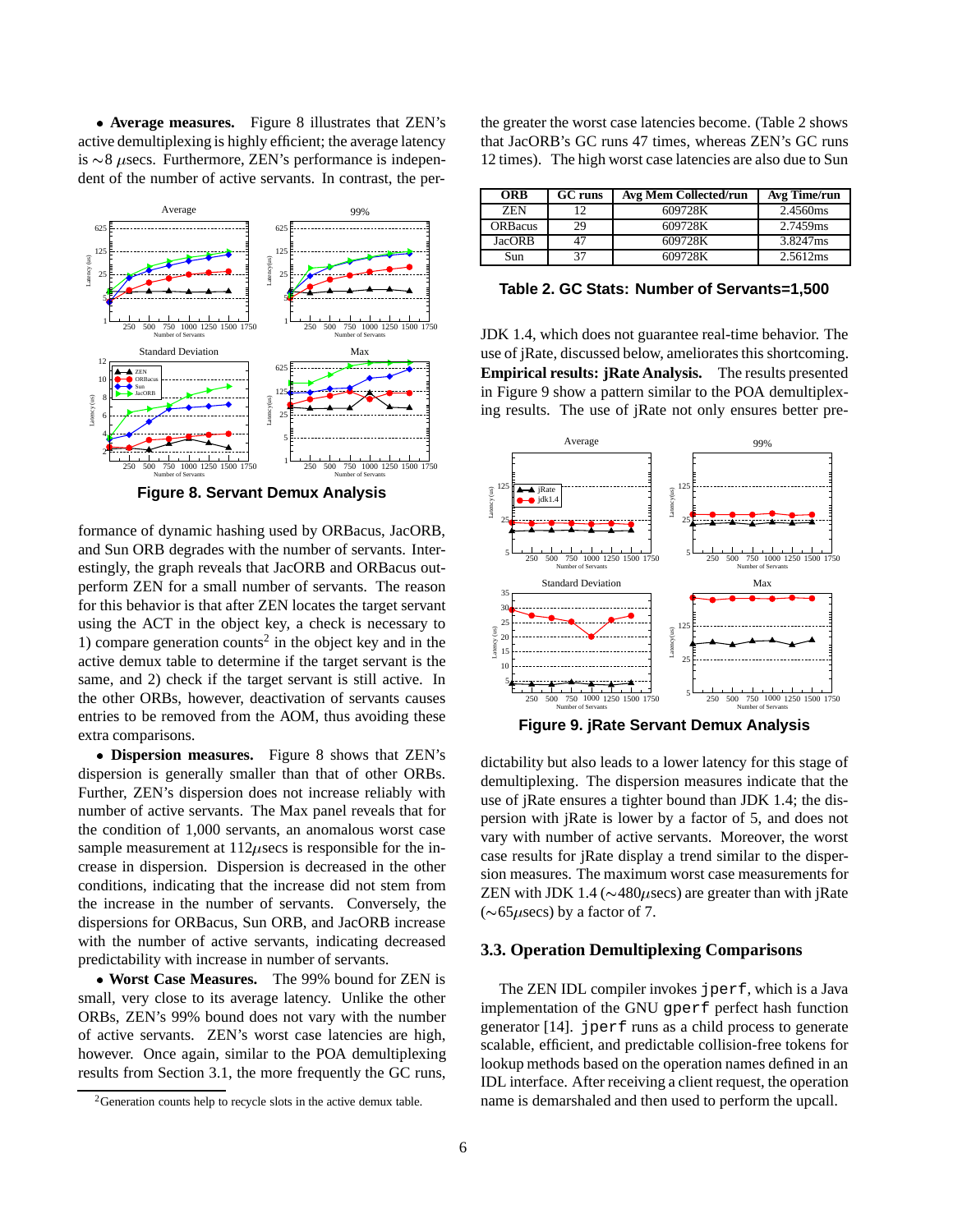For each operation name in the IDL interface, JacORB and Sun's IDL compiler create a unique java.lang. Integer index and store the association in a java. util.Hashtable. After receiving a client request, the operation name is used as a key into the hashtable to obtain its index. Using a switch on the index, the code performing the upcall is reached. We were unable to run the jidl IDL compiler provided by ORBacus. Hence, it is not possible for us to discuss the demultiplexing strategy used. We have reported this as a bug.

**Empirical results: Inter-ORB analysis.** For each of the three Java ORBs (JacORB, Sun, and ZEN), we measured the operation demultiplexing time as the number of operations in an IDL interface was varied. Number of operations was varied from 1 to 50 in increments of 10, for a total of 6 conditions. The same four different dependent measures of demultiplexing time used previously were analyzed here as well. A sample size of 5,000 data points was used for each condition.

 **Average measures.** Figure 10 illustrates that ZEN's perfect hashing is highly efficient; the average latency is  $\sim$ 1 $\mu$ sec, and does not vary with the the number of active servants. In contrast, both JacORB and Sun exhibit



**Figure 10. Operation Demux Analysis**

slower performance. The dynamic hashing strategies used by JacORB and Sun ORB both incur a higher overhead to compute the hash function. Latency for both ORBs, however, is almost constant until the number of methods reaches 30, at which point the latency increases by  $3\mu$ sec for each condition.

 **Dispersion measures.** Figure 10 illustrates that ZEN's predictability is better than that of the other ORBs; ZEN's dispersion is smaller than that of the other ORBs for all cases, and does not reliably vary with the number of methods. In contrast, the dispersions for the Sun ORB

and JacORB are larger and increase with the number of operations, indicating decreased predictability as the number of operations increases.

 **Worst Case Measures.** ZEN's 99% bound and worst case measures are tighter compared to the other ORBs. As in previous tests, the worst case measures for all ORBs are high compared to the average and 99% bound. The GC analysis in Table 3 (with 50 methods) shows that the highest worst case latency (the Sun ORB) coincides with the maximum number of GC runs. In contrast, ZEN has the lowest worst case latency and fewest GC runs. The high

| <b>ORB</b>    | <b>GC</b> runs | Avg Mem collected/run | Avg Time/run |
|---------------|----------------|-----------------------|--------------|
| <b>ZEN</b>    |                | 609728K               | 1.156ms      |
| <b>JacORB</b> |                | 609728K               | 1.238ms      |
| Sun           |                | 609728K               | 1.345ms      |

**Table 3. GC Stats:Number of Methods=50**

worst case latency indicates that ZEN has predictable demultiplexing most of the time but not all the time when run on JDK 1.4. The use of jRate, discussed below, addresses this issue.

**Empirical results: jRate Analysis.** Figure 11 shows that jRate improves the predictability of ZEN's perfect hashing strategy. Overall performance is faster, as shown by the av-



**Figure 11. jRate Operation Demux Analysis**

erage latencies which differ by a factor of four. The dispersion with jRate is tighter than with JDK 1.4, less by a factor of 5. The worst case measures for jRate show a trend similar to the dispersion measures; the maximum worst case latency with jRate is  $\sim 30\mu$ secs while that of JDK 1.4 is  $\sim 60$  $\mu$ secs.

## **4. Related Work**

In recent years, a considerable amount of research has focused on enhancing the predictability of middleware for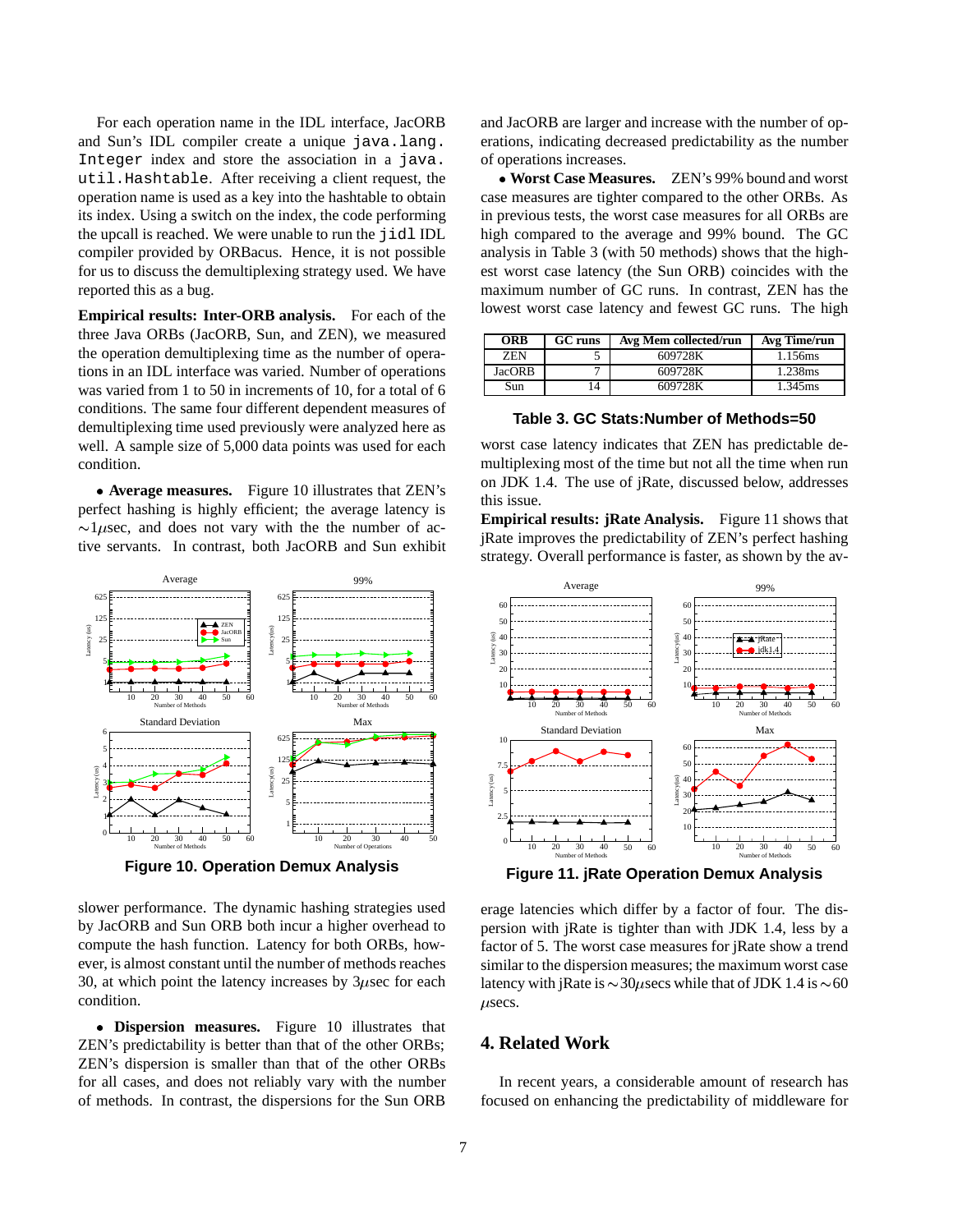DRE applications. We summarize key related efforts here.

**TimeSys RTSJ Reference Implementation (RI).** TimeSys has developed the official RTSJ Reference Implementation (RI) [18], a fully compliant implementation of Java that implements all the mandatory features in the RTSJ. As soon as the commercial TimeSys RTSJ implementation is available, we plan to port ZEN to it.

**RTSJ benchmarking suites.** RTJPerf [3] is an opensource RT-Java benchmarking suite that tests/benchmarks most of the RTSJ features critical to real-time embedded systems. The Real-Time Java for Embedded Systems (RT-JES) program [8] is working to mature and demonstrate real-time Java technology. A key objective of the RTJES program is to assess important real-time capabilities of realtime Java technology via a comprehensive benchmarking effort. We are developing a similar benchmarking suite to test ZEN using RT-Java.

## **5. Concluding Remarks**

Ensuring end-to-end middleware predictability is essential to support the QoS capabilities needed by DRE applications. This paper describes the optimizations applied in the CORBA object adapter layer to address key RT-CORBA scalability and predictability challenges. We show how the data structures and algorithms used in the ZEN RT-CORBA ORB are more predictable than those used in other Java ORBs, including JacORB, Sun JDK ORB, and ORBacus. By using a combination of active demultiplexing and perfect hashing, ZEN ensures efficient and scalable  $O(1)$  worst-case lookup time for the ORB's demultiplexing stages. Our empirical results show that the strategies used in ZEN – in conjunction with an ahead-of-time compiled RTSJ implementation in jRate – help ensure predictability by bounding jitter and worst case performance for the demultiplexing stages.

The empirical results presented in this paper provide a baseline for what can be achieved using RTSJ middleware to implement RT-CORBA. To develop predictable Javabased middleware, RT-CORBA developers should focus on both (1) efficient data structures and algorithms and (2) using RTSJ features directly in the ORB. There is an important synergy between the two; optimizing just one of these aspects may not ensure the predictability required for DRE systems.

## **6. Acknowledgements**

We would like to acknowledge the efforts of the other members of the Distributed Object Computing (DOC) research group at UC Irvine who are contributing to the design and implementation of ZEN. Special thanks to Carlos O'Ryan and Ossama Othman for contributing to ZEN's initial design.

#### **References**

- [1] Bollella, Gosling, Brosgol, Dibble, Furr, Hardin, and Turnbull. *The Real-Time Specification for Java*. Addison-Wesley, 2000.
- [2] G. Brose. JacORB: Implementation and Design of a Java ORB. In *Proc. DAIS'97, IFIP WG 6.1 International Working Conference on Distributed Aplications and Interoperable Systems*, pages 143–154, Sept. 1997.
- [3] A. Corsaro and D. C. Schmidt. The Design and Performance of the jRate Real-Time Java Implementation. In R. Meersman and Z. Tari, editors, *On the Move to Meaningful Internet Systems 2002: CoopIS, DOA, and ODBASE*, pages 900–921, Berlin, 2002. Lecture Notes in Computer Science 2519, Springer Verlag.
- [4] GNU is Not Unix. GCJ: The GNU Complier for Java. http://gcc.gnu.org/java, 2002.
- [5] A. Gokhale and D. C. Schmidt. Measuring and Optimizing CORBA Latency and Scalability Over High-speed Networks. *Transactions on Computing*, 47(4), 1998.
- [6] A. Gokhale and D. C. Schmidt. Principles for Optimizing CORBA Internet Inter-ORB Protocol Performance. In *Hawaiian International Conference on System Sciences*, Jan. 1998.
- [7] M. Henning and S. Vinoski. *Advanced CORBA Programming with C++*. Addison-Wesley, Reading, MA, 1999.
- [8] Jason Lawson. Real-Time Java for Embedded Systems (RTJES). http://www.opengroup.org/rtforum/ jan2002/slides/java/lawson.pdf, 2001.
- [9] R. Klefstad, A. Krishna, and D. C. Schmidt. Design and Performance of a Modular Portable Object Adapter for Distributed, Real-Time, and Embedded CORBA Applications. In *Proceedings of the 4th International Symposium on Distributed Objects and Applications*, Irvine, CA, October/November 2002. OMG.
- [10] R. Klefstad, D. C. Schmidt, and C. O'Ryan. The Design of a Real-time CORBA ORB using Real-time Java. In *Proceedings of the International Symposium on Object-Oriented Real-time Distributed Computing*. IEEE, Apr. 2002.
- [11] Object Management Group. *Real-time CORBA Joint Revised Submission*, OMG Document orbos/99-02-12 edition, Feb. 1999.
- [12] I. Object Oriented Concepts. ORBacus. www.ooc.com/ob.
- [13] I. Pyarali, C. O'Ryan, D. C. Schmidt, N. Wang, V. Kachroo, and A. Gokhale. Using Principle Patterns to Optimize Realtime ORBs. *IEEE Concurrency Magazine*, 8(1), 2000.
- [14] D. C. Schmidt. GPERF: A Perfect Hash Function Generator. *C++ Report*, 10(10), November/December 1998.
- [15] D. C. Schmidt, D. L. Levine, and S. Mungee. The Design and Performance of Real-Time Object Request Brokers. *Computer Communications*, 21(4):294–324, Apr. 1998.
- [16] D. C. Schmidt, M. Stal, H. Rohnert, and F. Buschmann. *Pattern-Oriented Software Architecture: Patterns for Concurrent and Networked Objects, Volume 2*. Wiley & Sons, New York, 2000.